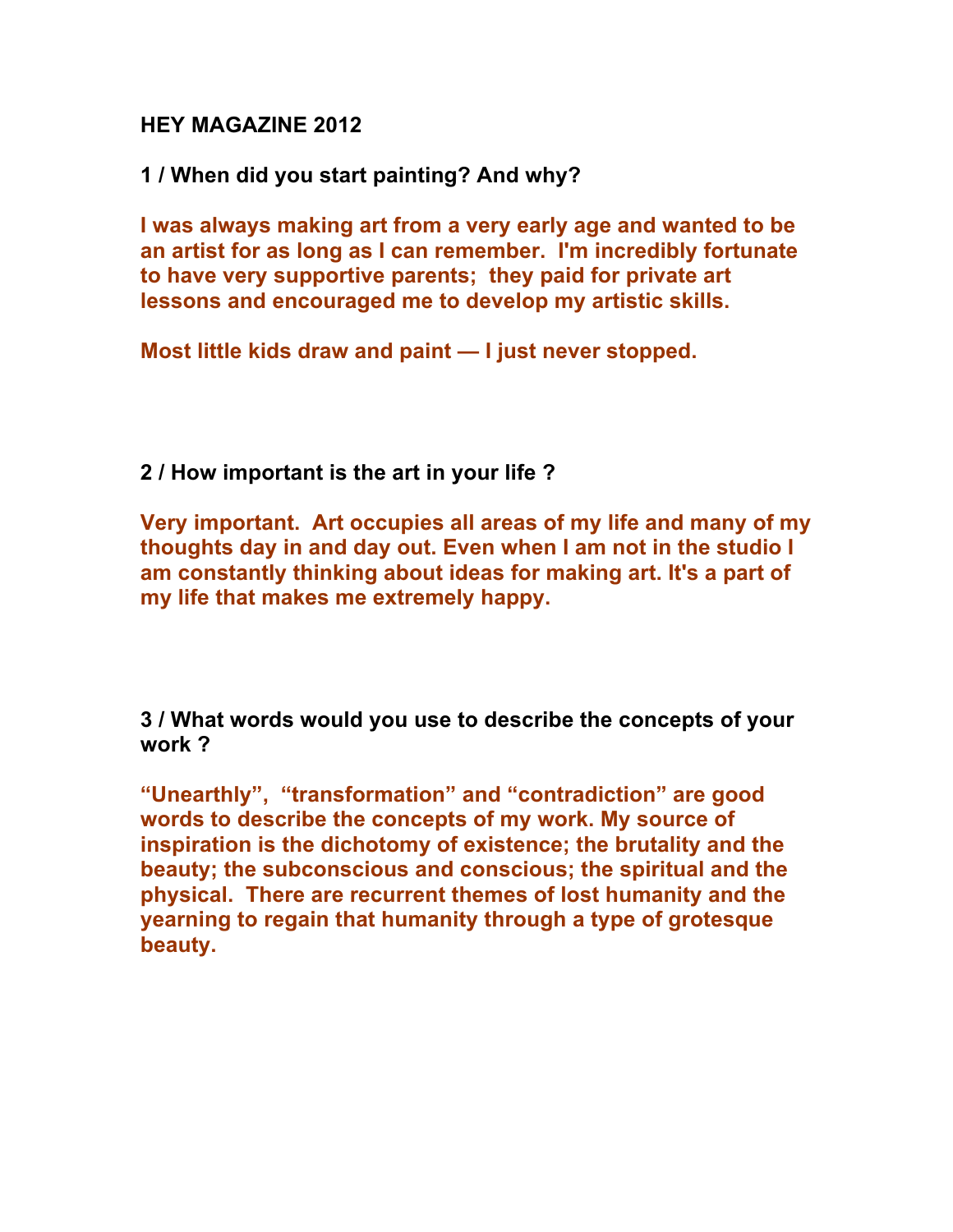**4 / In your art, we feel that the past and the present are always in a clash. Right or wrong ? If yes, why ?**

**Not so much clashing, rather time and space melting together in a nebulous realm. I create interpretations of the human condition imbued with a sense of timelessness.**

**5 / Who is this strange character who always seems to be here, in your canvas ?**

**He is an actor in my bizarre play.**

**6 / What sorts of possibilities does this subject offer you?**

**This character appears over and over again, like an actor in a play taking on different roles. He helps with the visual story I am telling. His look is serious and thoughtful. He's like a chameleon in that he is changeable and adaptable.** 

**7 – Other recurrent aspects in your painting ?** 

**Fire, machines, flesh, deformities, birth, death, war, and love.**

**8 / We feel a powerful energy in your work. What is driving you ?** 

**An innate force is driving me. I thrive on the thrill of seeing an idea come to fruition, the challenge to make something better than the last and the adventure of finding something new.**